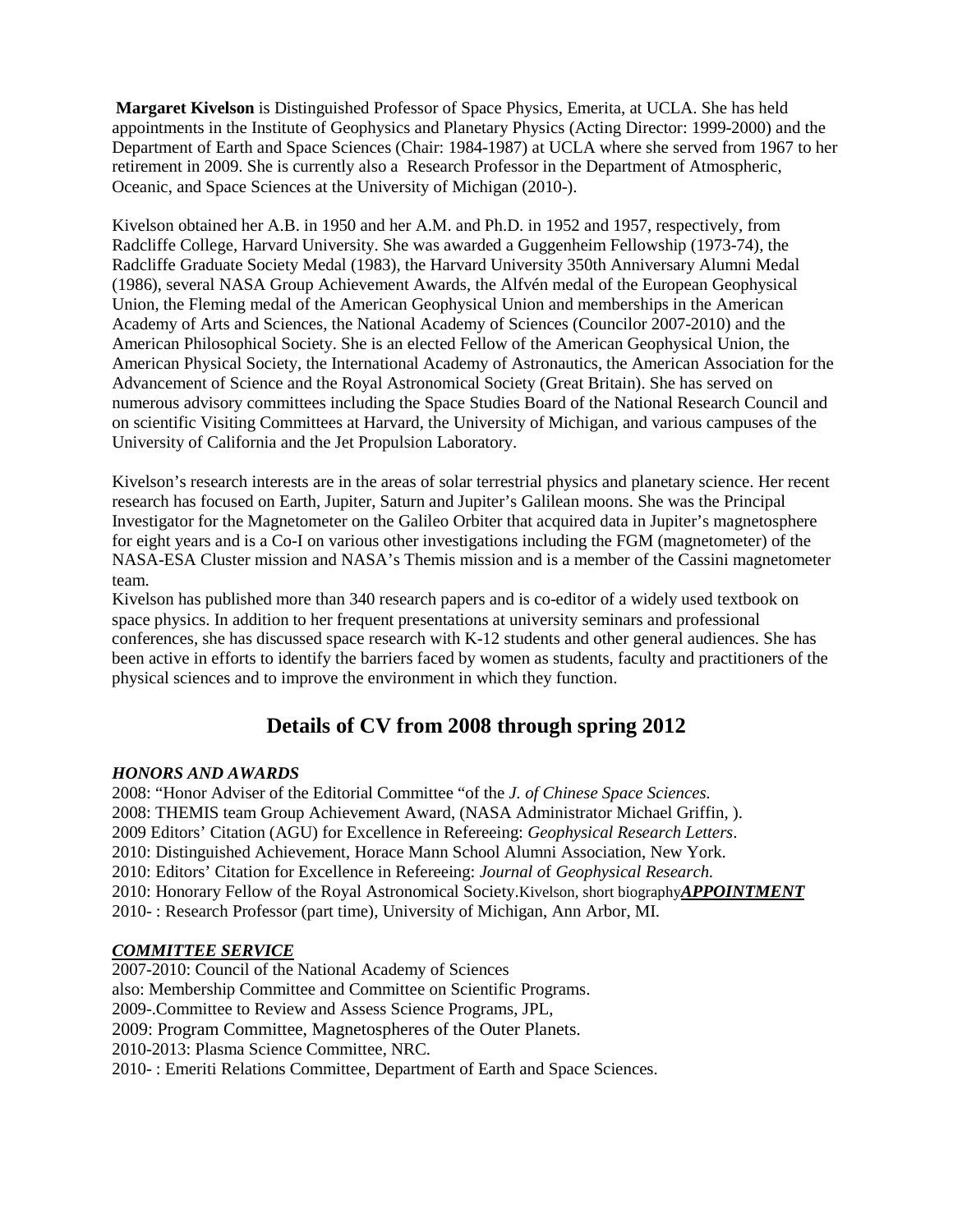## *INVITED TALKS*

1. Theories of Rotating Periodicities, Magnetospheres of the Outer Planets 2009, Cologne, Germany

2. Global MHD Simulations of Ganymede's Magnetosphere and Their Comparison with Observations, Magnetospheres of the Outer Planets 2009, Cologne, Germany,

3. Moons and Rings and the Plasmas of Their Environments, 308-FRI-O0830-1306, IAGA 11th Scientific Assembly 2009, Sopron, Hungary.

4. Learning about Earth's plasma processes from studies of other magnetospheres" Invited Plenary Talk, GEM Summer Workshop, Snowmass, CO. June 2010.

5. Jovian and Saturnian magnetospheric plasma interactions with their satellites, 5th Alfven Conference on "Plasma interaction with non-magnetized planets/moons and its influence on planetary evolution" Sapporo, Japan: 4-8 October, 2010.

6. "Periodicities in Saturn's Magnetosphere: A Riddle Wrapped in a Mystery, Inside an Enigma", 2010 Fall Meeting, AGU, San Francisco, Dec 13-17, 2010.

7. "Magnetospheres of Planets and Moons: Links to Their Ionospheres" 2010 Fall Meeting, AGU, San Francisco, Dec 13-17, 2010.

8. Giant magnetospheres - small moons: Who's in the driver's seat?," EGU2011-2799, Vienna, Austria, April 2011.

9. "Magnetosphere: Structure and Dynamics," MOP, Boston University, July 2011.

10. "Can magnetospheric measurements provide insight into internal period?", Meeting on upper atmosphere, Caltech, March, 2011.

11. "Planetary Magnetospheres, or Adventures in Parameter Space" Inner Magnetosphere Coupling II Conference, Los Angeles, CA 19-22 March, 2012.

#### *SEMINARS*

1. "Periodicity at Saturn: Fields, Particles, Radio Emission, UCLA Space Physics Seminar, Nov. 4, 2009.

2. "Stirring Saturn's magnetosphere with vortical winds in the upper atmosphere" Observatory of Paris, Meudon, 10 October 2011

3. "Driving Saturn's magnetospheric periodicities from its upper atmosphere", IGPP Seminar, Oct. 18, 2011

#### *PUBLISHED PAPERS (from 2008)*

1. Kivelson, M.G. (2008), The Rest of the Solar System, *Annu. Rev. Earth Planet. Sci*.. First published online as a Review, in Advance on December 18, 2007, ANRV341-EA36-01.

2. Kivelson, M.G., and A.J. Ridley (2008), Saturation of the polar cap potential: Inference from Alfvén wing arguments, *J. Geophys. Res., 113*, A05214, doi:10.1029/2007JA012302. (IGPP Pub. No.6339).

3. Matthaeus, W.H., J.M. Weygand, P. Chuychai, S. Dasso, C.W. Smith, and M.G. Kivelson (2008), Interplanetary magnetic Taylor microscale and implications for the plasma dissipation, *The Astrophysics Journal, 678*: L141.

4. Jia, X., R.J. Walker, M.G. Kivelson, K.K. Khurana, and J.A. Linker (2008), Three-dimensional MHD simulations of Ganymede's magnetosphere, *J. Geophys. Res., 113*, A06212, doi: 10.1029/2007JA012748

5. Dasso, S., W.H. Matthaeus, J.M. Weygand, P. Chuychai , L.J. Milano, C.W. Smith, and M.G. Kivelson (2008), ACE/Wind multispacecraft analysis of the magnetic correlation in the solar wind, *Proceedings of the 30th International Cosmic Ray Conference,* Vol. 1 (SH), pages 625–628, Mexico City, Mexico.

6. H. Zhang, K.K. Khurana, M.G. Kivelson, V. Angelopoulos, Z.Y. Pu, Q.-G, Zong, J. Liu and X.-Z. Zhou (2008), Modeling a force-free flux-transfer event probed by multiple THEMIS spacecraft, *J. Geophys. Res., 113*, A00C05, doi:10.1029/2008JA013451.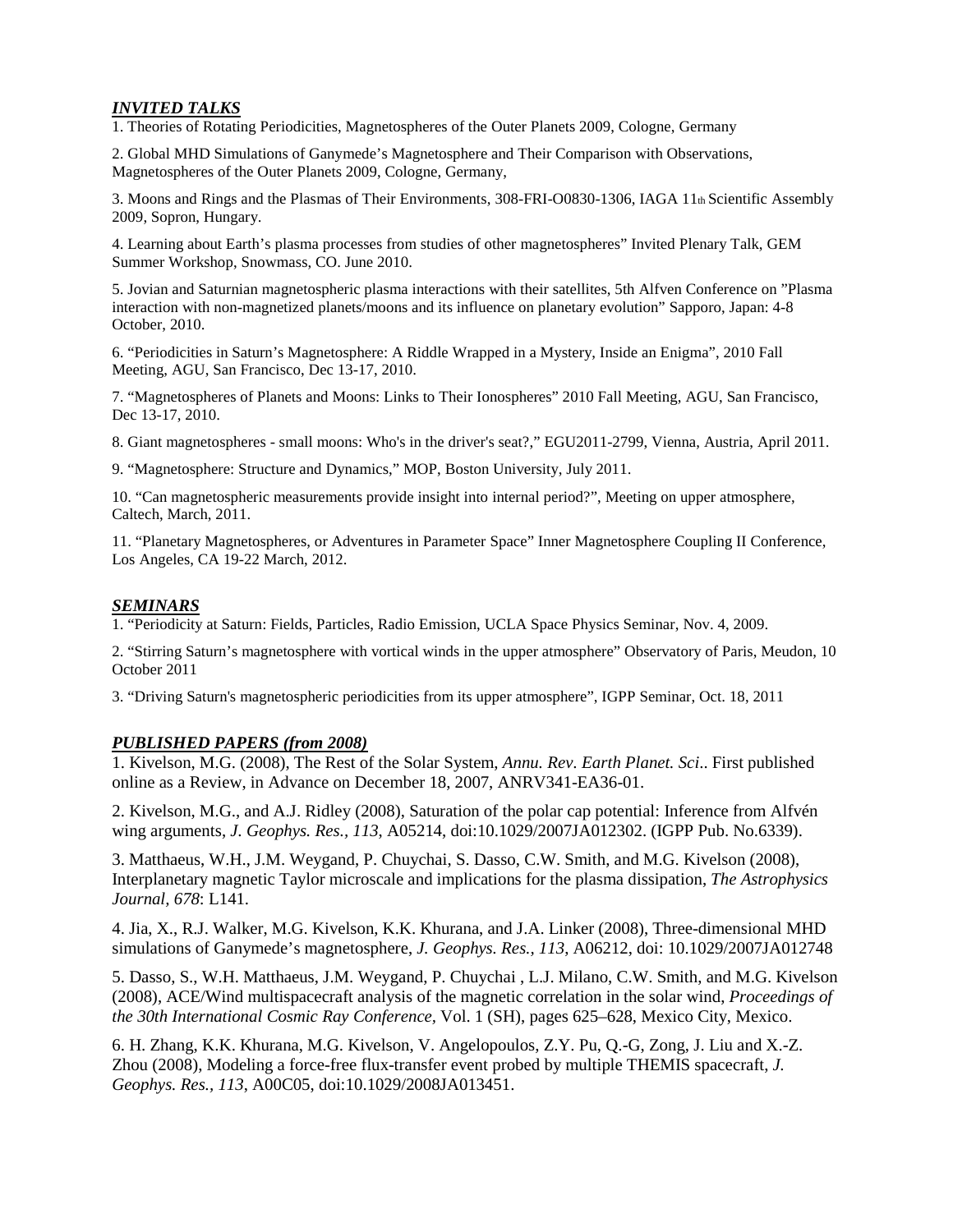7. Kivelson, M.G. (2008), The Rest of the Solar System, *Annu. Rev. Earth Planet. Sci*.. First published online as a Review, in Advance on December 18, 2007, ANRV341-EA36-01.

8. Kivelson, M.G., and A.J. Ridley (2008), Saturation of the polar cap potential: Inference from Alfvén wing arguments, *J. Geophys. Res., 113*, A05214, doi:10.1029/2007JA012302. (IGPP Pub. No.6339).

9. Matthaeus, W.H., J.M. Weygand, P. Chuychai, S. Dasso, C.W. Smith, and M.G. Kivelson (2008), Interplanetary magnetic Taylor microscale and implications for the plasma dissipation, *The Astrophysics Journal, 678*: L141

10. Jia, X., R.J. Walker, M.G. Kivelson, K.K. Khurana, and J.A. Linker (2008), Three-dimensional MHD simulations of Ganymede's magnetosphere, *J. Geophys. Res., 113*, A06212, doi: 10.1029/2007JA012748.

11. Dasso, S., W.H. Matthaeus, J.M. Weygand, P. Chuychai , L.J. Milano, C.W. Smith, and M.G. Kivelson (2008), ACE/Wind multispacecraft analysis of the magnetic correlation in the solar wind, *Proceedings of the 30th International Cosmic Ray Conference,* Vol. 1 (SH), pages 625–628, Mexico City, Mexico.

12. H. Zhang, K.K. Khurana, M.G. Kivelson, V. Angelopoulos, Z.Y. Pu, Q.-G, Zong, J. Liu and X.-Z. Zhou (2008), Modeling a force-free flux-transfer event probed by multiple THEMIS spacecraft, *J. Geophys. Res., 113*, A00C05, doi:10.1029/2008JA013451

13. Southwood, D.J., and M.G. Kivelson (2009), The source of Saturn's periodic radio emission, *J. Geophys. Res.* 114, A09201, doi:10.1029/2008JA013800.

14. Weygand, J.M., W. H. Matthaeus, S. Dasso, and M.G. Kivelson (2009), Anisotropy of the Taylor scale and the correlation scale in plasma sheet and solar wind magnetic field fluctuations*, J. Geophys. Res*., 114, A07213, doi:10.1029/2008JA013766 (IGPP Pub. No. 6388).

15. Blanc, M., Y. Alibert, N. Andre, S. Atreya, R. Beebe, W. Benz, S.J. Bolton, A. Coradini, A. Coustenis, V. Dehant, M. Dougherty, P. Drossart, M. Fujimoto, O. Grasset, L. Gurvits, P. Hartogh, H. Hussmann, Y. Kasaba, M. Kivelson, K. Khurana,

29. Nazarova, K., M. Kivelson, and J. Heirtzler, Valery Troitskaya (1917–2010) (obituary) *Eos Trans. AGU, 91*, 16, doi:10.1029/2010EO160004, 201, 2010.

30. Vogt, M. F., M. G. Kivelson, K. K. Khurana, R. J. Walker, B. Bonfond, D. Grodent, and A. Radioti (2011), Improved mapping of Jupiter's auroral features to magnetospheric sources, *J. Geophys. Res., 116*, A03220, doi:10.1029/2010JA016148.

31. Ashour-Abdalla, M., M. El-Alaoui, M. L. Goldstein, M. Zhou, D. Schriver, R. Richard, R. Walker, M. G. Kivelson and K.-J. Hwang (2011), Observations and simulations of non-local acceleration of electrons in magnetotail magnetic reconnection events, *Nature Physics, 7*, 360–365, doi:10.1038/nphys1903.

32. Went, D.R., M.G. Kivelson, N. Achilleos, C.S. Arridge, and M.K. Dougherty (2011), Outer magnetospheric structure: Jupiter and Saturn compared, *J. Geophys. Res.,* 116, A04224, doi:10.1029/2010JA016045.

33. Khurana, K.K, X. Jia, M.G. Kivelson, F. Nimmo, G. Schubert and C.T. Russell (2011), Evidence of a global magma ocean in Io's interior, *Science*, 332, 1186, DOI: 10.1126/Science. 1201415.

34. Blanc, M., Alibert, Y., André, N., Atreya, S., Beebe, R., Benz, W., Bolton, S.J., Coradini, A., Coustenis, A., Dehant, V., Dougherty, M., Drossart, P., Fujimoto, M., Grasset, O., Gurvits, L., Hartogh, P., Hussmann, H., Kasaba, Y., Kivelson, M., Khurana, K., Krupp, N., Louarn, P., Lunine, J., McGrath, M., Mimoun, D., Mousis, O., Oberst, J., Okada, T., Pappalardo, R., Prieto-Ballesteros, O., Prieur, D., Regnier, P., Roos-Serote, M., Sasaki, S., Schubert, G., Sotin, C., Spilker, T., Takahashi, Y., Takashima, T., Tosi, F., Turrini, D., Van Hoolst, T., Zelenyi, L.(2009), LAPLACE: A mission to Europa and the Jupiter system for ESA's Cosmic Vision programme, *Experimental Astronomy, 23,* 849 - 892.